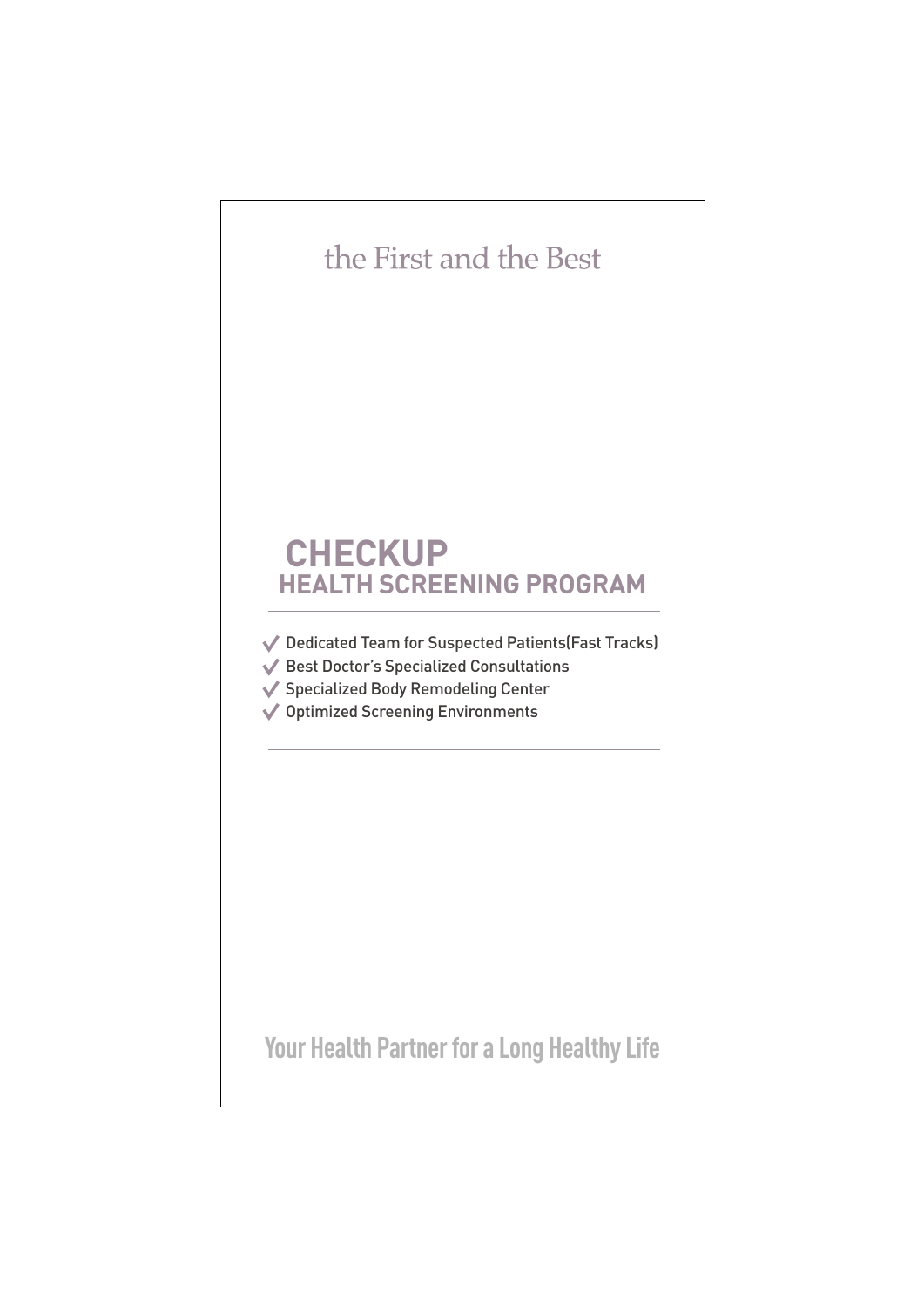

# **Basic Health Screenings & Exams**

|                                                      | <b>Examination Items</b>                                                                                                                                                                                                                                                    |
|------------------------------------------------------|-----------------------------------------------------------------------------------------------------------------------------------------------------------------------------------------------------------------------------------------------------------------------------|
| Medical<br><b>Examination by</b><br><b>Interview</b> | Medical History Taking, Health Questionnaire &<br>Consultation                                                                                                                                                                                                              |
| <b>Blood Pressure</b>                                | Systolic BP, Diastolic BP                                                                                                                                                                                                                                                   |
| Body<br><b>Measurements</b>                          | Height, Weight, Body Composition                                                                                                                                                                                                                                            |
| <b>Blood</b>                                         | Anemia, Metabolism (Glucose, Lipid, Electrolytes,<br>Vitamin DI<br>Function (Liver, Kidney, Thyroid)<br>Serum test (HIV, Syphilis, Rheumatism, Hepatitis B,C)<br>Tumor Markers (Liver, Pancreas, Large Intestine,<br>Lung(men), Prostate(men), Ovary(women), Breast(women)) |
| <b>Urinalysis</b>                                    | Glucose, Protein, Erythrocyte, Leucocyte                                                                                                                                                                                                                                    |
| Stool                                                | Stool-Occult blood. Parasites                                                                                                                                                                                                                                               |
| <b>Dental Exam</b>                                   | Tooth Decay, Gum Disease, Occlusion                                                                                                                                                                                                                                         |
| Eye                                                  | Visual Acuity, Intraocular Pressure, Ocular Fundus                                                                                                                                                                                                                          |
| <b>Hearing test</b>                                  | Pure tone Audiometry (over 50 years of age only)                                                                                                                                                                                                                            |
| <b>Cardiac Function</b>                              | Electro cardiogram (ECG)                                                                                                                                                                                                                                                    |
| Lung                                                 | Lung capacity test                                                                                                                                                                                                                                                          |
| <b>Chest X-Ray</b>                                   | <b>Pulmonary and Bronchial Disease</b>                                                                                                                                                                                                                                      |
| Mammogram                                            | Breast Cancer, Other Breast Diseases (over 30 years of<br>age only)                                                                                                                                                                                                         |
| * Abdominal<br><b>Ultrasound</b>                     | Liver, Gallbladder, Pancreas, Kidney, Spleen Diseases                                                                                                                                                                                                                       |
| Gynecology                                           | Examination, Cervix Liquid-based Cytology(Thin Prep)                                                                                                                                                                                                                        |
| * Stomach                                            | Gastroscopy (In case of conscious sedation endoscope,<br>an appointment in advance is compulsory. Patients must<br>be accompanied by a guardian. Prohibited from driving<br>themselves. An extra charge of 100,000won.)                                                     |
| <b>Nutrition</b>                                     | Consultation, if needed after Dietary Habit Assessment                                                                                                                                                                                                                      |
| Post-exam<br>counseling                              | Specialist Consultation (in person or by telephone)                                                                                                                                                                                                                         |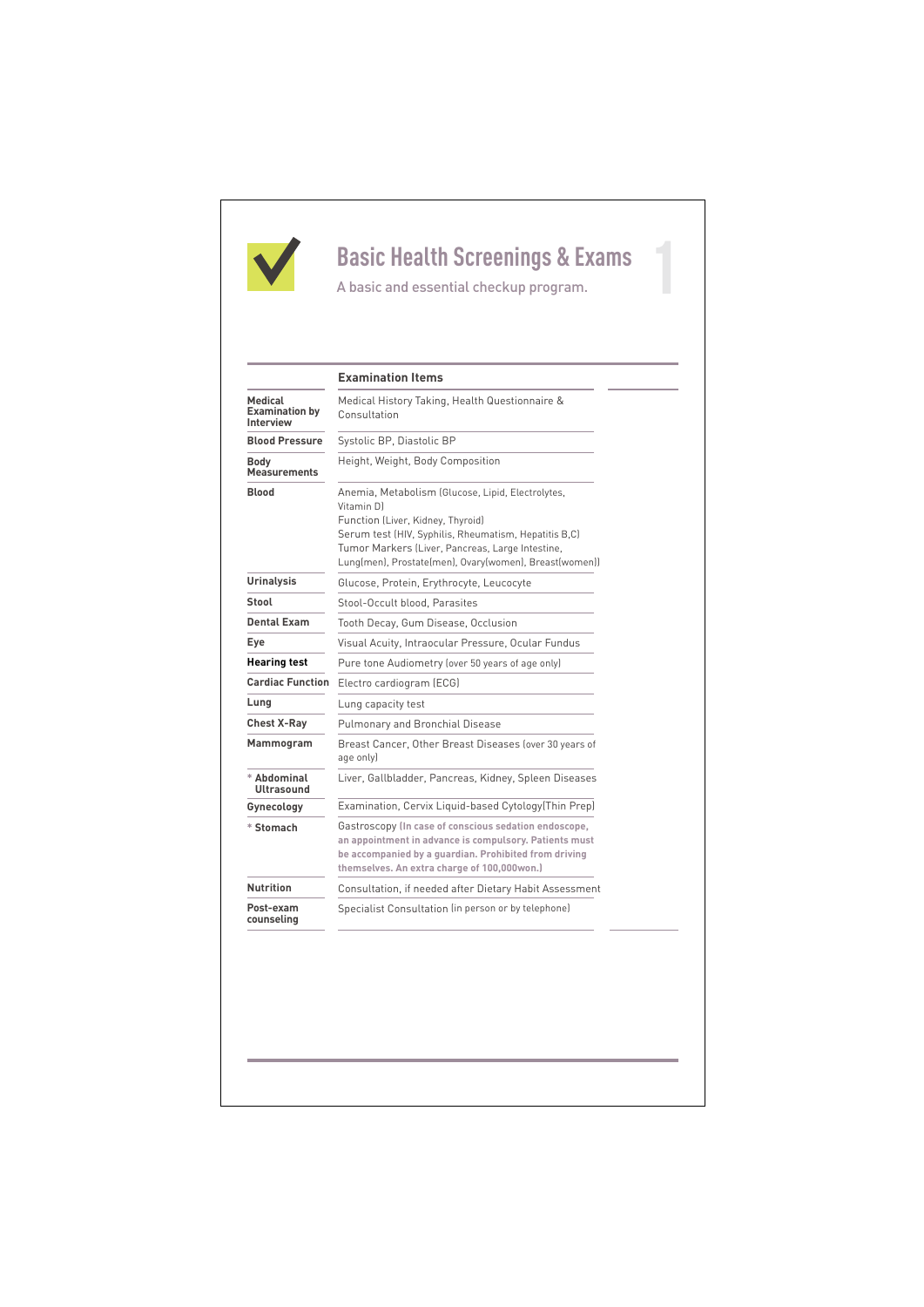|              | <b>Premium</b><br>Full range of exams for early detection of<br>major diseases. |  |
|--------------|---------------------------------------------------------------------------------|--|
|              | <b>Examination Items</b>                                                        |  |
| Man          | + Basic Health Screenings & Exams                                               |  |
|              | Complete Thyroid Work-up (Blood)                                                |  |
|              | Male Hormone (Blood)                                                            |  |
|              | Arterial stiffness and stenosis test(Ankle-Brachial<br>Index(ABI)               |  |
|              | <b>Bone Mineral Density</b>                                                     |  |
|              | <b>Thyroid Ultrasound</b>                                                       |  |
|              | Prostate Ultrasound                                                             |  |
|              | <b>Coronary Artery Calcium Scoring CT</b>                                       |  |
|              | <b>Whole Body Fat Scan</b>                                                      |  |
|              | Abdominal · Pelvic CT                                                           |  |
|              | Colonoscopy (Conscious sedation endoscopy)                                      |  |
|              | <b>Biological Age</b>                                                           |  |
| <b>Women</b> | + Basic Health Screenings & Exams                                               |  |
|              | Complete Thyroid Work-up (Blood)                                                |  |
|              | Female Hormone (Blood)                                                          |  |
|              | Arterial stiffness and stenosis test(Ankle-Brachial<br>Index(ABI)               |  |
|              | <b>Bone Mineral Density</b>                                                     |  |
|              | <b>Thyroid Ultrasound</b>                                                       |  |
|              | <b>Breast Ultrasound</b>                                                        |  |
|              | <b>Pelvis Ultrasound</b>                                                        |  |
|              | <b>Coronary Artery Calcium Scoring CT</b>                                       |  |
|              | <b>Whole Body Fat Scan</b>                                                      |  |
|              | Abdominal · Pelvic CT                                                           |  |
|              | Colonoscopy (Conscious sedation endoscopy)                                      |  |
|              | HPV (Human Papilloma Virus)                                                     |  |
|              | <b>Biological Age</b>                                                           |  |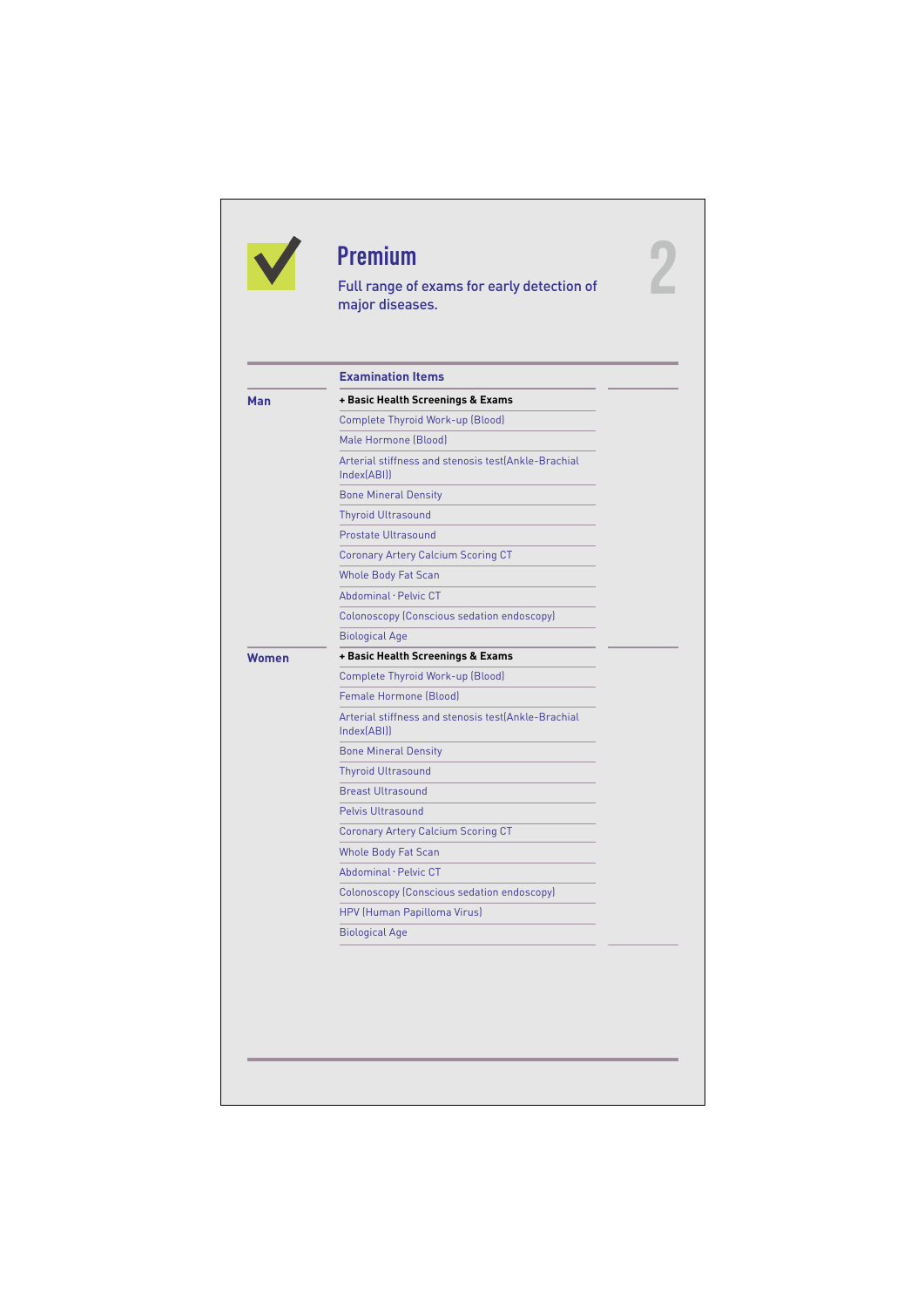|                                                                                     | <b>Platinum</b>                                                                                                     |
|-------------------------------------------------------------------------------------|---------------------------------------------------------------------------------------------------------------------|
|                                                                                     | Top-class program with the most advanced<br>medical instruments such as MRI, PET-CT.                                |
|                                                                                     | <b>Examination Items</b>                                                                                            |
| <b>VIP</b>                                                                          | + Premium                                                                                                           |
|                                                                                     | <b>Complete Diabetes Work-up (Blood)</b>                                                                            |
|                                                                                     | <b>Exercise Stress Test(Treadmill)</b>                                                                              |
|                                                                                     | Echocardiography                                                                                                    |
|                                                                                     | Carotid Artery Ultrasound                                                                                           |
|                                                                                     | Brain MRI + MRA                                                                                                     |
| <b>Platinum VIP</b>                                                                 | + VIP (excluding Abdominal · Pelvic CT/ Exercise<br>Stress Test(Treadmill) : On the day of post-exam<br>counseling) |
|                                                                                     |                                                                                                                     |
|                                                                                     | PET-CT                                                                                                              |
|                                                                                     | <b>Family package</b>                                                                                               |
|                                                                                     | Premium(M,F) 2 people +<br>Basic Health Screenings & Exams(M,F) 2 people                                            |
| <b>Premium</b><br><b>Family Package</b><br><b>Platinum</b><br><b>Family Package</b> | Platinum VIP(M,F) 2 people +<br>Basic Health Screenings & Exams(M,F) 2 people                                       |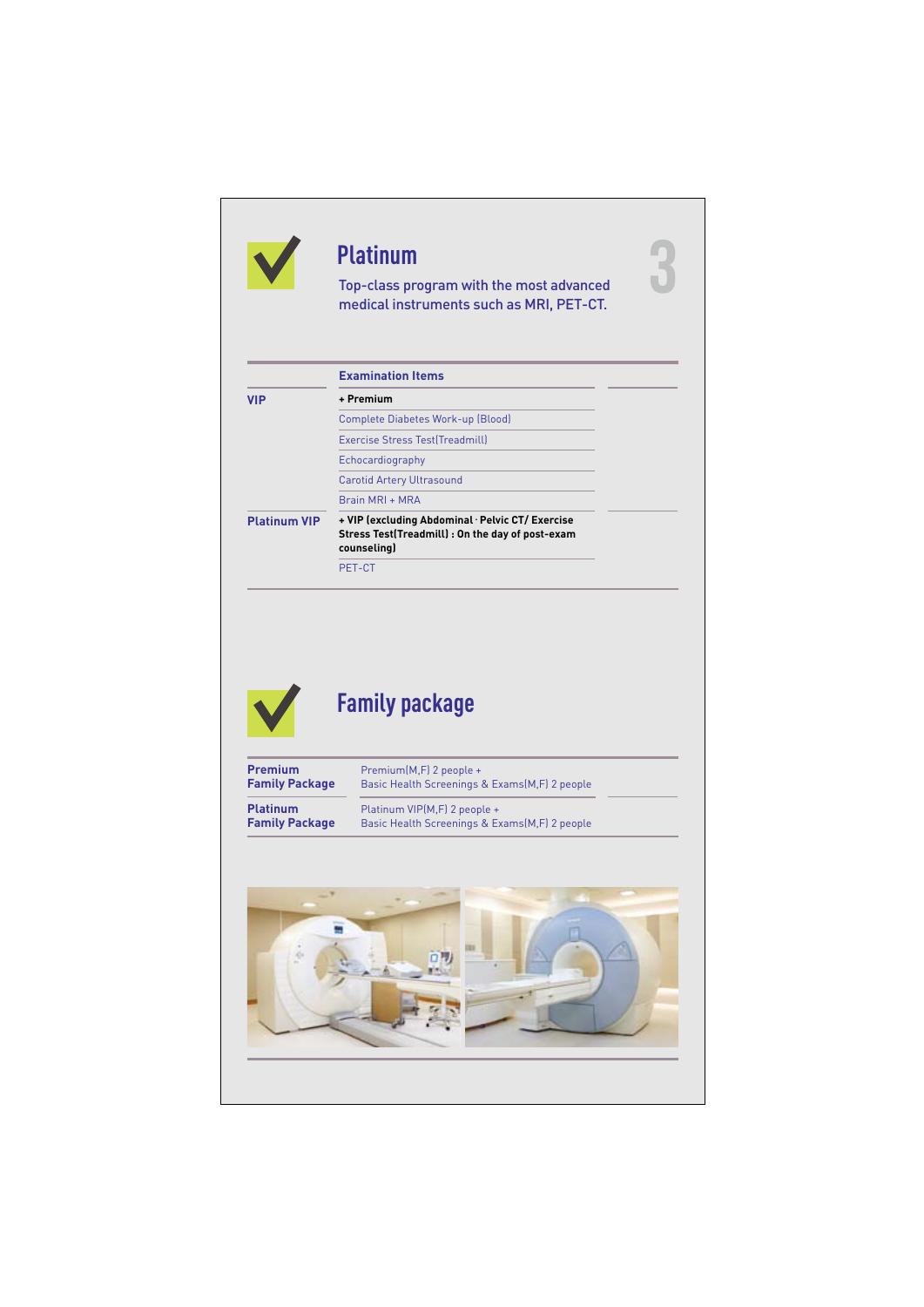

# **Optional Examinations**

Elective exams can be added to Basic Health Screening.

| Parts                                 | <b>Examination Items</b>                                                                        |
|---------------------------------------|-------------------------------------------------------------------------------------------------|
| <b>Thyroid</b>                        | <b>Thyroid Ultrasound</b>                                                                       |
| <b>Bone Density</b><br>· Visceral Fat | <b>Bone Density</b>                                                                             |
|                                       | Fatlabdomenl CT                                                                                 |
| <b>Breast</b>                         | <b>Breast Ultrasound</b>                                                                        |
| <b>Pelvis</b>                         | Pelvis Ultrasound                                                                               |
| Cervix                                | HPV(Human Papilloma Virus)                                                                      |
| Prostate                              | Prostate Ultrasound                                                                             |
| Lung                                  | Low Dose Chest CT                                                                               |
| Arms · Legs                           | Arterial stiffness and stenosis test(Ankle-Brachial<br>Index[ABI]]                              |
| <b>Carotid Artery</b>                 | Carotid Artery Ultrasound                                                                       |
| Heart · Coronary                      | Exercise Stress Test(Treadmill)                                                                 |
| Artery                                | Echocardiography                                                                                |
|                                       | Coronary Artery Calcium Scoring CT                                                              |
|                                       | Coronary CT Angiography                                                                         |
| Ahdomen                               | Ahdominal · Pelvic CT                                                                           |
| Liver                                 | Liver Fibro · Fat Scan                                                                          |
| Large Intestine                       | Colonoscopy (In case of conscious sedation endoscope an<br>extra charge of 100,000won is added) |
| <b>Brain</b>                          | <b>Brain MRI + MRA</b>                                                                          |
| Whole body                            | PET-CT                                                                                          |
|                                       | Whole Body MRI                                                                                  |
|                                       |                                                                                                 |

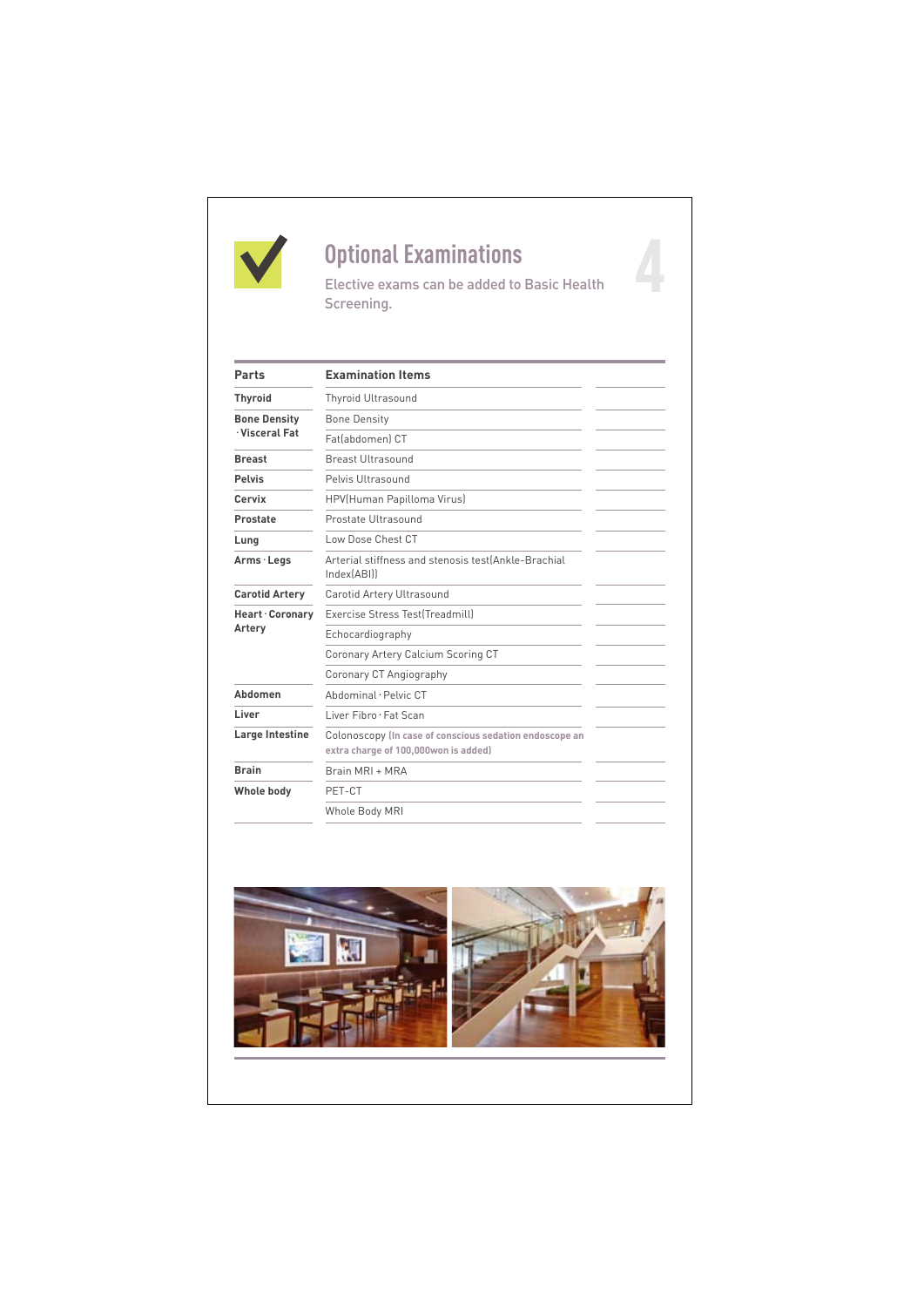

**Specialized Packages**<br>Close health screening programs in specified Close health screening programs in specified body parts(for accurately examining the organs).

|                                      | <b>Examination Items</b>                                           |
|--------------------------------------|--------------------------------------------------------------------|
| <b>Digestive</b>                     | + Basic Health Screenings & Exams                                  |
| System                               | Colonoscopy (Conscious sedation endoscope)                         |
|                                      | Abdominal · Pelvic CT                                              |
|                                      | Liver Fibro · Fat Scan                                             |
| <b>Respiratory</b><br>System         | + Basic Health Screenings & Exams                                  |
|                                      | Pulmonary Tumor Markers (Blood)                                    |
|                                      | Low Dose Chest CT                                                  |
| Circulatory                          | + Basic Health Screenings & Exams                                  |
| System<br>(Hypertension)             | Complete Cardio Work-up (Blood)                                    |
|                                      | Nutrition Consultation (on the day of post-exam<br>counseling)     |
|                                      | Arterial stiffness and stenosis test(Ankle-Brachial<br>Index[ABI]] |
|                                      | Exercise Stress Test(Treadmill)                                    |
|                                      | Carotid Artery Ultrasound                                          |
|                                      | Echocardiography                                                   |
|                                      | Coronary CT Angiography                                            |
| <b>Brain (Stroke)</b>                | + Basic Health Screenings & Exams                                  |
| *For dementia<br>examination, please | Carotid Artery Ultrasound                                          |
| contact Severance<br>Hospital.       | Brain MRI + MRA                                                    |
| Spine - Cervical                     | + Basic Health Screenings & Exams                                  |
| Vertebrae                            | Cervical Vertebrae X-ray (Frontal, lateral, oblique<br>projection) |
|                                      | Spine MRI                                                          |
| - Lumbar                             | + Basic Health Screenings & Exams                                  |
| Vertebrae                            | Lumbar Vertebrae X-ray (Frontal, lateral, oblique<br>projection)   |
| Cancer                               | + Basic Health Screenings & Exams                                  |
|                                      |                                                                    |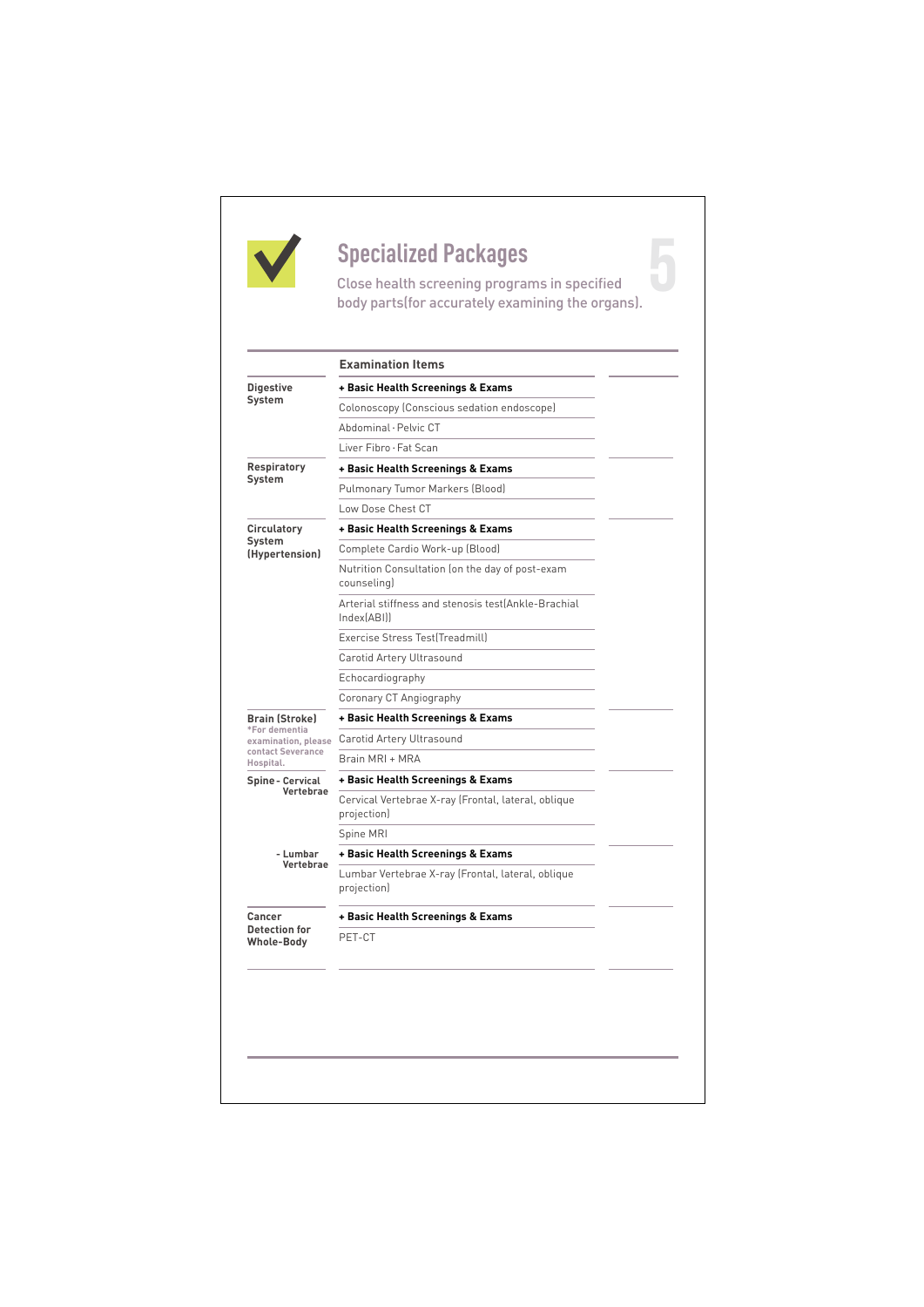|                             | <b>Examination Items</b>                                           |  |
|-----------------------------|--------------------------------------------------------------------|--|
| Gynecology                  | + Basic Health Screenings & Exams                                  |  |
|                             | HPV (Human Papilloma Virus)                                        |  |
|                             | Female Hormone                                                     |  |
|                             | <b>Bone Density</b>                                                |  |
|                             | Thyroid Ultrasound                                                 |  |
|                             | Pelvic Ultrasound                                                  |  |
|                             | <b>Breast Ultrasound</b>                                           |  |
| Obesity ·<br>Hyperlipidemia | + Basic Health Screenings & Exams                                  |  |
|                             | Nutrition Consultation (on the day of post-exam<br>counseling)     |  |
|                             | Fatlabdomenl CT                                                    |  |
|                             | Complete Lipids Work-up (Blood)                                    |  |
|                             | Carotid Artery Ultrasound                                          |  |
|                             | Arterial stiffness and stenosis test(Ankle-Brachial<br>Index(ABI)) |  |
|                             | Coronary Artery Calcium Scoring CT                                 |  |
| <b>Diabetes</b>             | + Basic Health Screenings & Exams                                  |  |
|                             | Complete Diabetes Work-up(Blood)                                   |  |
|                             | Carotid Artery Ultrasound                                          |  |
| Osteoporosis                | + Basic Health Screenings & Exams                                  |  |
|                             | <b>Bone Density</b>                                                |  |
|                             | Bone Metabolism Marker (Blood)                                     |  |
| Allergy ·<br>Immune         | + Basic Health Screenings & Exams                                  |  |
|                             | Complete Allergy Immune Work-up(Blood)                             |  |
|                             |                                                                    |  |
|                             |                                                                    |  |
|                             |                                                                    |  |
|                             |                                                                    |  |
|                             |                                                                    |  |
|                             |                                                                    |  |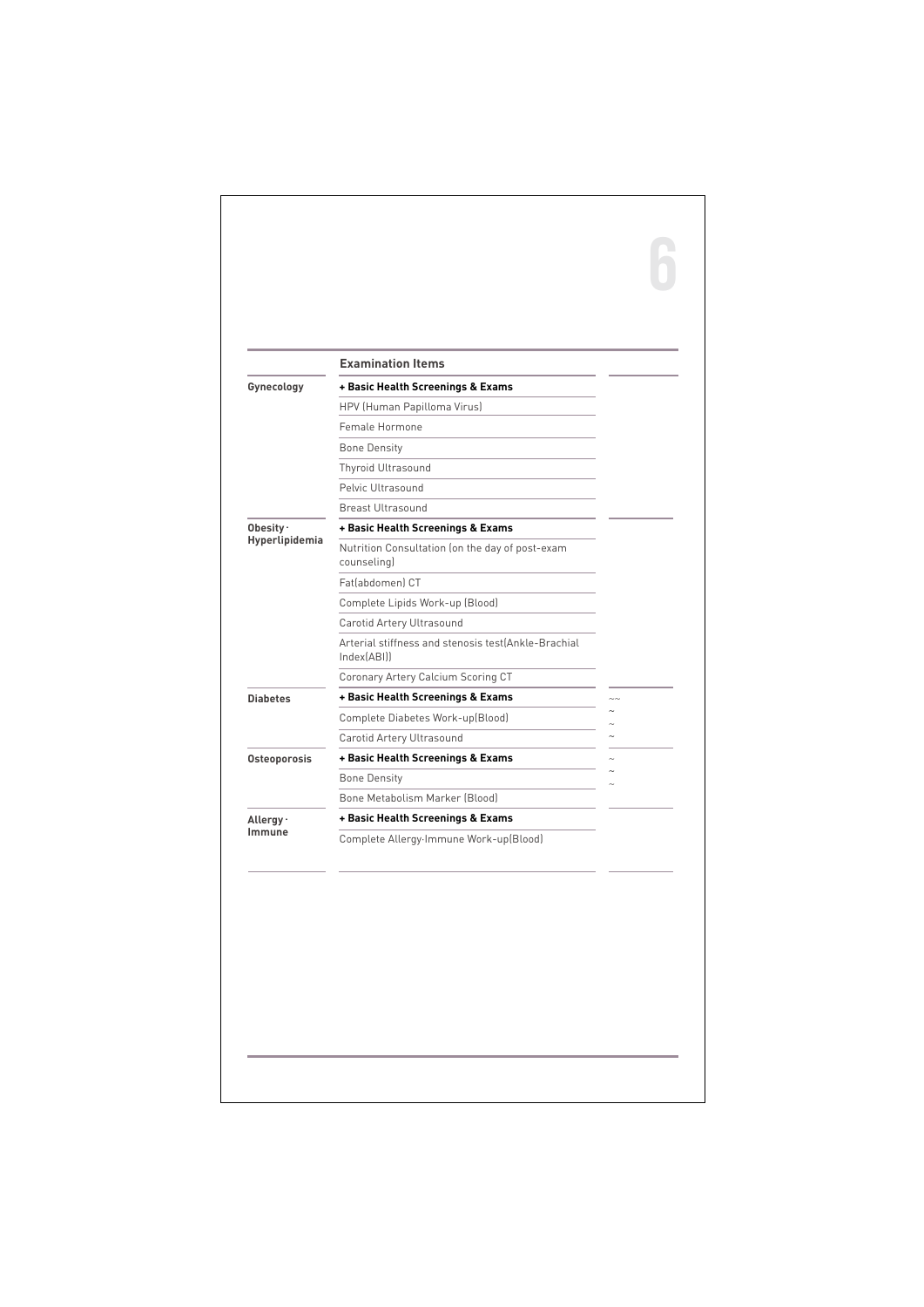

**Body Remodeling**<br>A exercise prescription program enhancing<br>body balance is the Korea's first examination A exercise prescription program enhancing body balance is the Korea's first examination for body design.

|                           | <b>Examination Items</b>                                 |
|---------------------------|----------------------------------------------------------|
| <b>Body</b><br>Remodeling | Body Measurements (Blood Pressure, Body<br>Composition)  |
|                           | 3D Whole Body Scan                                       |
|                           | <b>Flexibility Test</b>                                  |
|                           | Spine & Posture Analysis                                 |
|                           | Muscle Strength Test                                     |
|                           | Lumbar/Thoracic Flexion & Extension test                 |
|                           | Gait Analysis                                            |
|                           | <b>Balance Test</b>                                      |
|                           | Power of Breath Test                                     |
|                           | Counseling (the first medical examination + follow-up 2) |
| <b>Options</b>            | Cardiopulmonary Exercise Test: Treadmill                 |
|                           | Cardiopulmonary Exercise Test : Bicycle                  |
| <b>Spine Package</b>      | 3D Whole Body Scan                                       |
|                           | Spine & Posture Analysis                                 |
|                           | Lumbar/Thoracic Flexion & Extension testl                |
|                           | Gait Analysis                                            |
|                           | Counseling (the first medical examination + follow-up 2) |

### **Adolescents Health Screen**

|        | <b>Examination Items</b>                                                                                                                                                                                                |
|--------|-------------------------------------------------------------------------------------------------------------------------------------------------------------------------------------------------------------------------|
| Type A | <b>Blood Pressure</b>                                                                                                                                                                                                   |
|        | <b>Body Composition</b>                                                                                                                                                                                                 |
|        | Metabolism (Glucose, Lipids), Funtion(Liver, Kidney,<br>Thyroid)                                                                                                                                                        |
|        | Other Examinations (Hepatitis A, B, C), Rubella (women)                                                                                                                                                                 |
|        | <b>Auditory Acuity</b>                                                                                                                                                                                                  |
|        | Electrocardiogram                                                                                                                                                                                                       |
|        | Chest X-Ray                                                                                                                                                                                                             |
| Type B | + Type A Examination Categories                                                                                                                                                                                         |
|        | Gastroscopy (In case of conscious sedation endoscope,<br>an appointment in advance is compulsory. Patients must<br>be accompanied by a quardian. Prohibited from driving<br>themselves. An extra charge of 100,000won.) |
|        | Abdominal Ultrasound                                                                                                                                                                                                    |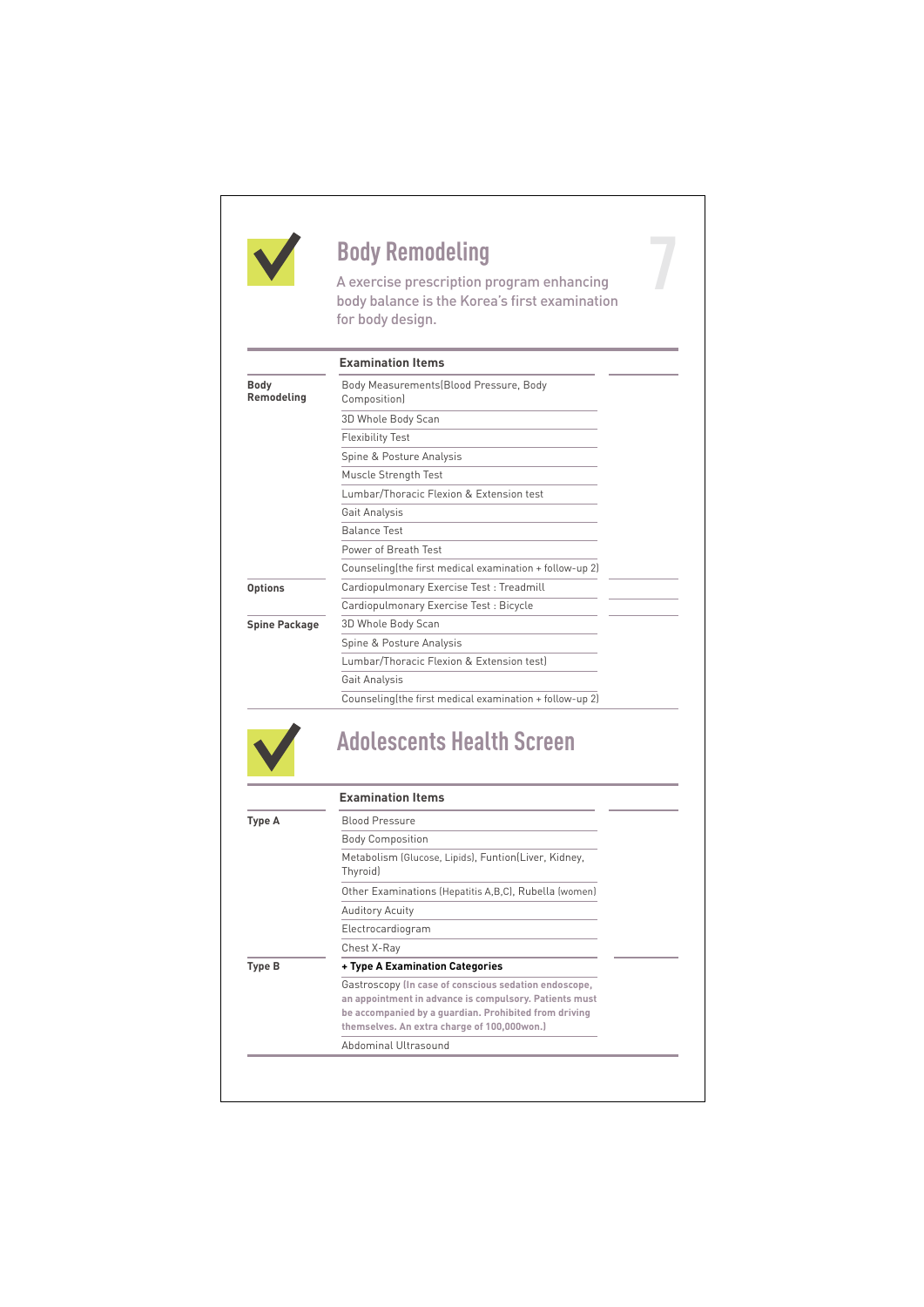

## **Premarital Health Screen**

|       | <b>Examination Items</b>                                                                                                                                                                                                |
|-------|-------------------------------------------------------------------------------------------------------------------------------------------------------------------------------------------------------------------------|
| Men   | Medical Examination by Interview                                                                                                                                                                                        |
|       | <b>Blood Pressure</b>                                                                                                                                                                                                   |
|       | <b>Body Composition</b>                                                                                                                                                                                                 |
|       | Urinalysis                                                                                                                                                                                                              |
|       | Stool                                                                                                                                                                                                                   |
|       | Metabolism (Glucose, Lipids, Electrolytes)                                                                                                                                                                              |
|       | Funtion(Liver, Kidney, Thyroid)                                                                                                                                                                                         |
|       | Tumor Markers (Liver, Pancreas, Large Intestine,<br>Prostate (men), Ovary (women))                                                                                                                                      |
|       | Other Examinations (Blood Group (in case of new<br>patient), Hepatitis A,B,C)                                                                                                                                           |
|       | <b>Hepatitis A Antibody</b>                                                                                                                                                                                             |
|       | Chest X-Ray                                                                                                                                                                                                             |
|       | Electrocardiogram                                                                                                                                                                                                       |
|       | Lung Function                                                                                                                                                                                                           |
|       | Gastroscopy (In case of conscious sedation endoscope,<br>an appointment in advance is compulsory. Patients must<br>be accompanied by a quardian. Prohibited from driving<br>themselves. An extra charge of 100,000won.) |
|       | Abdominal Ultrasound                                                                                                                                                                                                    |
| Women | + Men's Premarital Health Screen examinations                                                                                                                                                                           |
|       | Cervix Liquid-based Cytology(Thin Prep)                                                                                                                                                                                 |
|       | Rubella Antibody                                                                                                                                                                                                        |
|       | Mammogram (over 30 years of age only)                                                                                                                                                                                   |
|       | Pelvis Ultrasound                                                                                                                                                                                                       |

**\*** In case patients desire specific Work-ups, examinations such as **Thyroid Ultrasound, Breast Ultrasound, HPV (Human Papillomavirus is a high-risk factor for cervical cancer)** can be added.